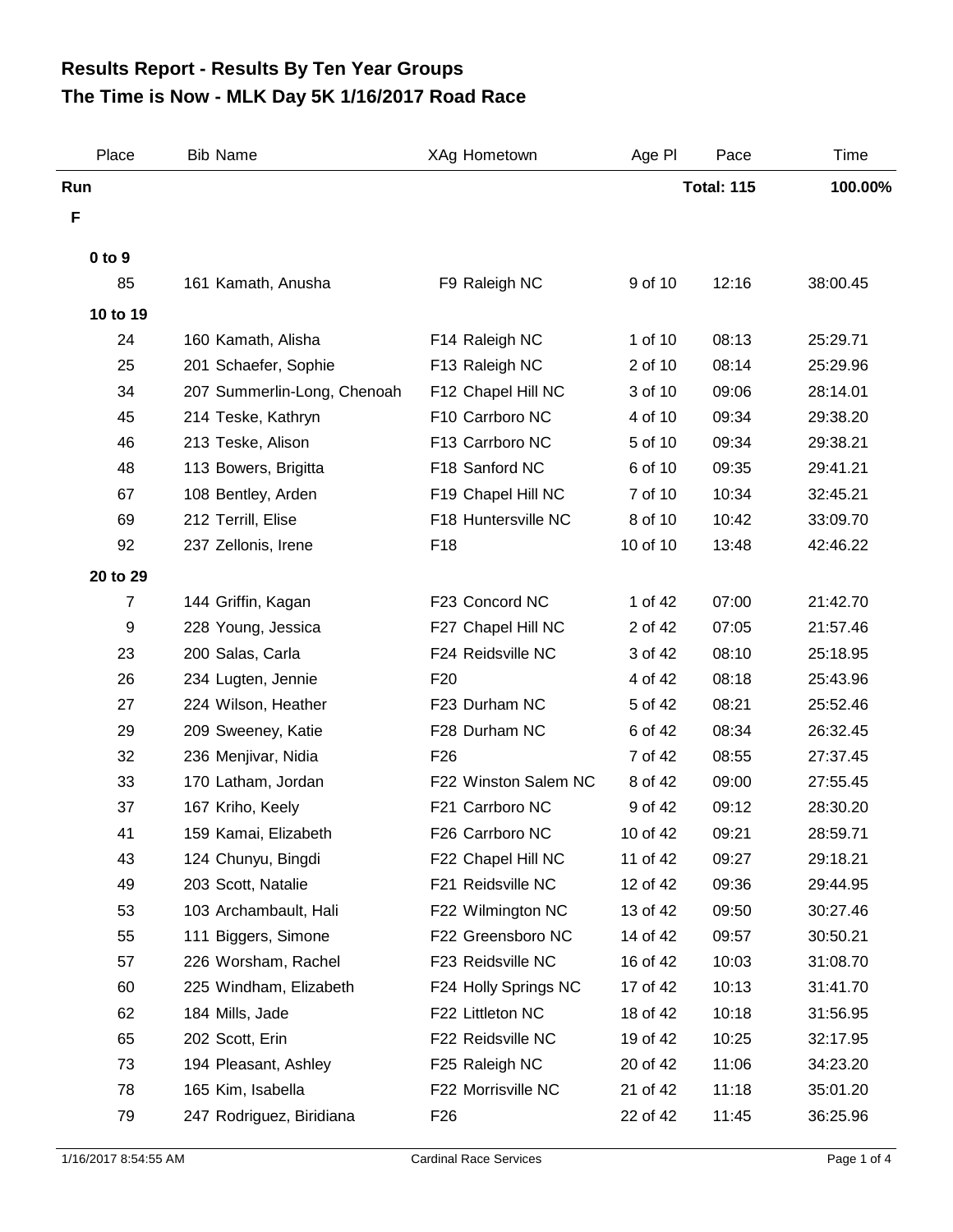| Place    | <b>Bib Name</b>             | XAg Hometown        | Age PI   | Pace  | Time     |
|----------|-----------------------------|---------------------|----------|-------|----------|
| 82       | 126 Collins, Rachel         | F25 Durham NC       | 23 of 42 | 11:57 | 37:02.72 |
| 83       | 157 Johnson, Sloan          | F22 Durham NC       | 24 of 42 | 12:01 | 37:15.45 |
| 87       | 148 Hah, Julia              | F24 Fayetteville NC | 25 of 42 | 12:47 | 39:38.70 |
| 90       | 147 Hah, Janet              | F22 GRAHAM NC       | 26 of 42 | 12:48 | 39:41.46 |
| 91       | 204 Simpson, Emily          | F25 Mt. Airy NC     | 27 of 42 | 13:48 | 42:45.71 |
| 93       | 191 Otto, Katie             | F20 Chapel Hill NC  | 28 of 42 | 13:48 | 42:46.46 |
| 94       | 152 Hunt, Elena             | F23 Lumberton NC    | 29 of 42 | 13:51 | 42:55.46 |
| 95       | 107 Barnes, Chelsea         | F23 Chapel Hill NC  | 30 of 42 | 14:01 | 43:27.95 |
| 96       | 182 McDowell, Amber         | F25 Pembroke NC     | 31 of 42 | 14:05 | 43:40.70 |
| 101      | 109 Bernard-Hoverstad, Anna | F28 Carrboro NC     | 34 of 42 | 14:25 | 44:41.22 |
| 103      | 197 Ross, Shannon           | F22 Maxton NC       | 35 of 42 | 15:34 | 48:15.46 |
| 104      | 174 Locklear, Leslie        | F26 Lumberton NC    | 36 of 42 | 15:35 | 48:19.96 |
| 105      | 112 Blackmon, Rickita       | F27 Durham NC       | 37 of 42 | 16:45 | 51:55.98 |
| 107      | 118 Burgess, Laura          | F22 Hickory NC      | 39 of 42 | 16:51 | 52:12.70 |
| 108      | 117 Bulls, Phoebe           | F26 Reidsville NC   | 40 of 42 | 16:51 | 52:13.45 |
| 109      | 183 Miller, Olivia          | F26 Chapel Hill NC  | 41 of 42 | 16:52 | 52:16.45 |
| 30 to 39 |                             |                     |          |       |          |
| 52       | 223 Williams, Emily         | F35 Chapel Hill NC  | 4 of 12  | 09:44 | 30:09.95 |
| 56       | 172 Linares, Crystal        | F33 Durham NC       | 15 of 42 | 10:02 | 31:07.20 |
| 80       | 153 Irby, Crystal           | F36 Durham NC       | 7 of 12  | 11:47 | 36:31.46 |
| 98       | 190 Oretade-Branch, Dierdra | F32 Durham NC       | 32 of 42 | 14:13 | 44:05.21 |
| 100      | 156 Janoch, Megan           | F30 Carrboro NC     | 33 of 42 | 14:25 | 44:41.22 |
| 106      | 241 Levy, Melody            | F34                 | 38 of 42 | 16:46 | 51:59.20 |
| 113      | 205 Simpson, LaShayla       | F33 Raleigh NC      | 42 of 42 | 17:38 | 54:38.47 |
| 40 to 49 |                             |                     |          |       |          |
| 16       | 127 Cook, Amy               | F49 Chapel Hill NC  | 1 of 12  | 07:36 | 23:34.21 |
| 30       | 121 Chastain, Ann           | F47 Marietta GA     | 2 of 12  | 08:44 | 27:05.70 |
| 51       | 206 Sirianni, Suzanne       | F46 Rochester NY    | 3 of 12  | 09:39 | 29:55.46 |
| 66       | 232 Smith, Lisa Marie       | F44                 | 5 of 12  | 10:32 | 32:39.45 |
| 71       | 150 HENDERSON, LAURA        | F48 Carrboro NC     | 6 of 12  | 10:55 | 33:49.70 |
| 89       | 233 Cook, Jeni              | F42                 | 8 of 12  | 12:48 | 39:41.23 |
| 99       | 120 Carter, Nakira          | F41 Durham NC       | 9 of 12  | 14:13 | 44:05.70 |
| 110      | 244 Summerlin-Long, Shelley | F41                 | 10 of 12 | 16:52 | 52:16.95 |
| 114      | 240 Keith, Yolanda          | F40                 | 11 of 12 | 17:38 | 54:38.97 |
| 115      | 243 Shields, Tanya          | F46                 | 12 of 12 | 18:04 | 56:00.96 |
| 50 to 59 |                             |                     |          |       |          |
| 8        | 189 OGrady, Mimi            | F51 Carrboro NC     | 1 of 10  | 07:02 | 21:47.20 |
| 40       | 245 Harkins, Heidi          | F <sub>52</sub>     | 2 of 10  | 09:21 | 28:59.47 |
| 42       | 219 Tyson, Karolyn          | F52 Durham NC       | 3 of 10  | 09:21 | 29:00.20 |
| 47       | 105 Arnosti, Carol          | F55 Carrboro NC     | 4 of 10  | 09:34 | 29:39.45 |
|          |                             |                     |          |       |          |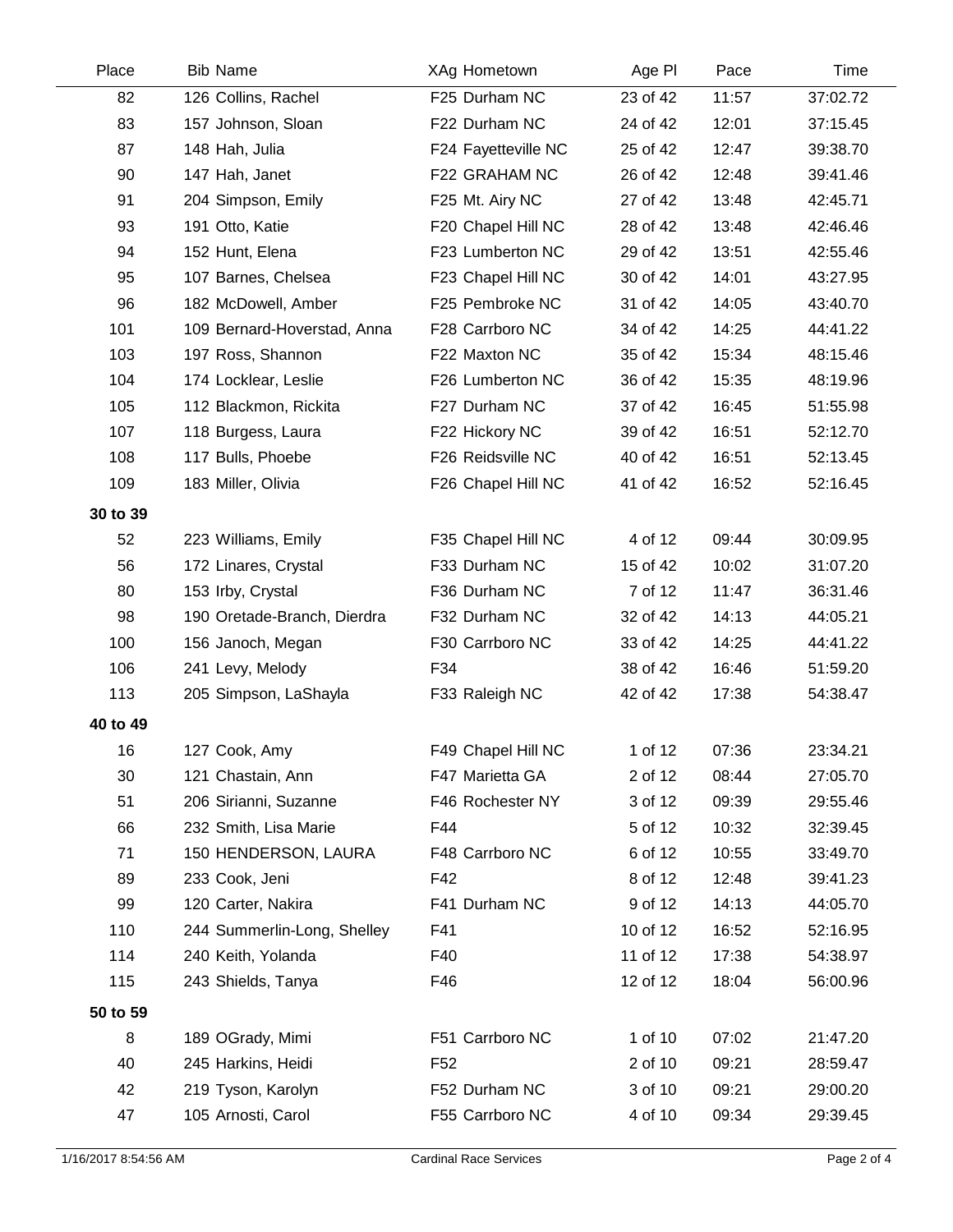| Place          | <b>Bib Name</b>          | XAg Hometown                   | Age PI   | Pace  | Time     |
|----------------|--------------------------|--------------------------------|----------|-------|----------|
| 63             | 138 FURST, SYLVIA        | F50 Chapel Hill NC             | 5 of 10  | 10:20 | 32:02.71 |
| 64             | 115 Broome, Lissa        | F59 Chapel Hill NC             | 6 of 10  | 10:21 | 32:03.96 |
| 97             | 246 Murphy, Maura        | F <sub>55</sub>                | 8 of 10  | 14:09 | 43:52.70 |
| 102            | 230 McCray, Brenda       | F <sub>55</sub>                | 9 of 10  | 14:40 | 45:27.70 |
| 111            | 145 Griffin, Stacey      | F53 Concord NC                 | 10 of 10 | 17:17 | 53:35.21 |
| 60 to 69       |                          |                                |          |       |          |
| 81             | 146 Hagan, Jackie        | F62 Chapel Hill NC             | 7 of 10  | 11:49 | 36:38.70 |
| Μ              |                          |                                |          |       |          |
|                |                          |                                |          |       |          |
| 10 to 19       |                          |                                |          |       |          |
| 3              | 119 Butler, Yuuki        | M18 Elon NC                    | 1 of 7   | 06:26 | 19:56.96 |
| 4              | 238 Patel, Max           | M19                            | 2 of 7   | 06:33 | 20:16.95 |
| 11             | 151 Herron, Ryan         | M <sub>19</sub> Chapel Hill NC | 3 of 7   | 07:21 | 22:48.58 |
| 14             | 110 Beyer, Luke          | M19 Chapel Hill NC             | 4 of 7   | 07:31 | 23:17.70 |
| 28             | 179 Matthews, Adam       | M19 Chapel Hill NC             | 5 of 7   | 08:28 | 26:13.70 |
| 38             | 211 Taylor, Nathaniel    | M12 Chapel Hill NC             | 6 of 7   | 09:19 | 28:52.22 |
| 77             | 166 Kim, Raphael         | M18 Morrisville NC             | 7 of 7   | 11:18 | 35:00.95 |
| 20 to 29       |                          |                                |          |       |          |
| 1              | 135 Ferguson, Zachary    | M28 Southern Pines NC          | 1 of 22  | 05:44 | 17:47.70 |
| $\overline{2}$ | 235 Ayers, Blake         | M20                            | 2 of 22  | 06:19 | 19:33.46 |
| 10             | 180 McCoy, Dinesh        | M23 Winston Salem NC           | 4 of 22  | 07:14 | 22:25.96 |
| 12             | 239 Grassie, Alasdair    | M21                            | 5 of 22  | 07:24 | 22:57.71 |
| 17             | 133 Elliott, Thomas      | M20 Carrboro NC                | 6 of 22  | 07:48 | 24:11.46 |
| 18             | 185 Murphy, Trey         | M25 Carrboro NC                | 7 of 22  | 07:50 | 24:16.95 |
| 19             | 227 Yandle, Tommy        | M24 Durham NC                  | 8 of 22  | 07:50 | 24:18.45 |
| 31             | 242 Good, Tray           | M24                            | 10 of 22 | 08:45 | 27:07.46 |
| 35             | 141 Gondalia, Rahul      | M28 Durham NC                  | 11 of 22 | 09:11 | 28:27.71 |
| 36             | 102 Applegate, Conor     | M20 Mooresville NC             | 12 of 22 | 09:11 | 28:28.45 |
| 39             | 164 Kerr, Samuel         | M22 Chapel Hill NC             | 13 of 22 | 09:20 | 28:56.95 |
| 54             | 125 Collins, Christopher | M29 Durham NC                  | 14 of 22 | 09:53 | 30:36.95 |
| 58             | 131 Dyson, Michael       | M26 Durham NC                  | 15 of 22 | 10:03 | 31:08.71 |
| 61             | 139 Geisz, Matthew       | M24 Holly Springs NC           | 16 of 22 | 10:14 | 31:42.20 |
| 68             | 175 Loop, Matthew        | M28 Chapel Hill NC             | 17 of 22 | 10:40 | 33:04.21 |
| 70             | 130 Craig IV, Calvin     | M23 Raleigh NC                 | 18 of 22 | 10:50 | 33:35.70 |
| 72             | 178 Martin, Parker       | M22 WILSON NC                  | 19 of 22 | 11:04 | 34:17.45 |
| 76             | 187 Napier, Brandon      | M23 winston-salem NC           | 20 of 22 | 11:12 | 34:41.83 |
| 88             | 101 Antoine, David       | M26 Durham NC                  | 21 of 22 | 12:48 | 39:41.23 |
| 112            | 143 Griffin, Alex        | M21 Concord NC                 | 22 of 22 | 17:17 | 53:35.46 |
| 30 to 39       |                          |                                |          |       |          |
| 5              | 176 Lynch, Dana          | M33                            | 3 of 22  | 06:47 | 21:01.46 |